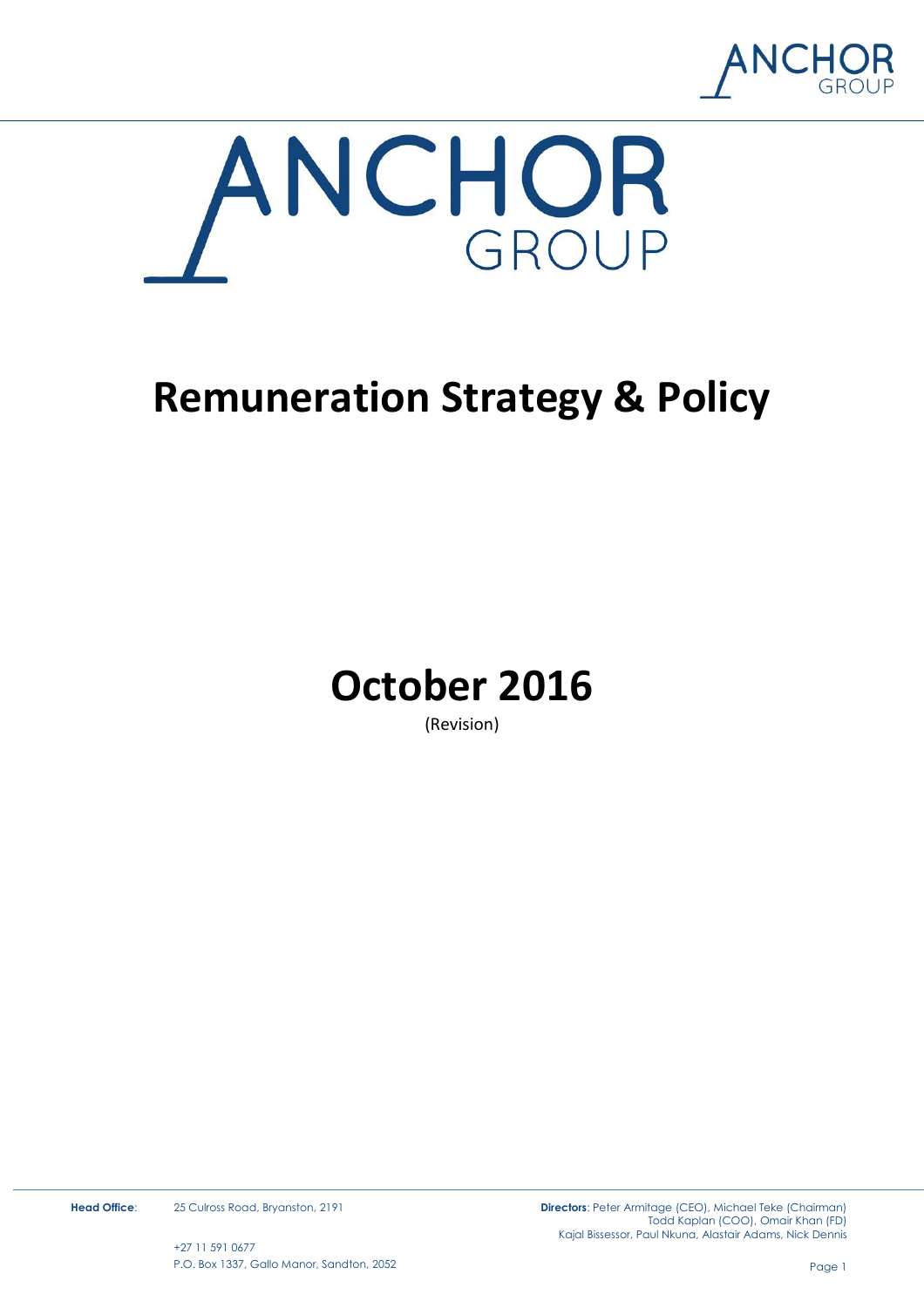

# **TA B L E O F C O N T E N T S**

| 1               |                                                              |    |
|-----------------|--------------------------------------------------------------|----|
| $\mathbf{2}$    |                                                              |    |
| 3               |                                                              |    |
| 4               | Key Principles underpinning the Remuneration Strategy        |    |
| 5               | <b>Remuneration Mix.</b>                                     |    |
| 6               |                                                              |    |
| $\overline{7}$  |                                                              |    |
| 8               |                                                              | 11 |
| 9               |                                                              | 14 |
| 10              | Recognition Specialist and Business Imperative Skills 15     |    |
| 11              |                                                              | 16 |
| 12 <sup>°</sup> |                                                              |    |
| 13              |                                                              |    |
| 14              |                                                              |    |
|                 | Appendix A Remuneration and nomination Committee Mandate  18 |    |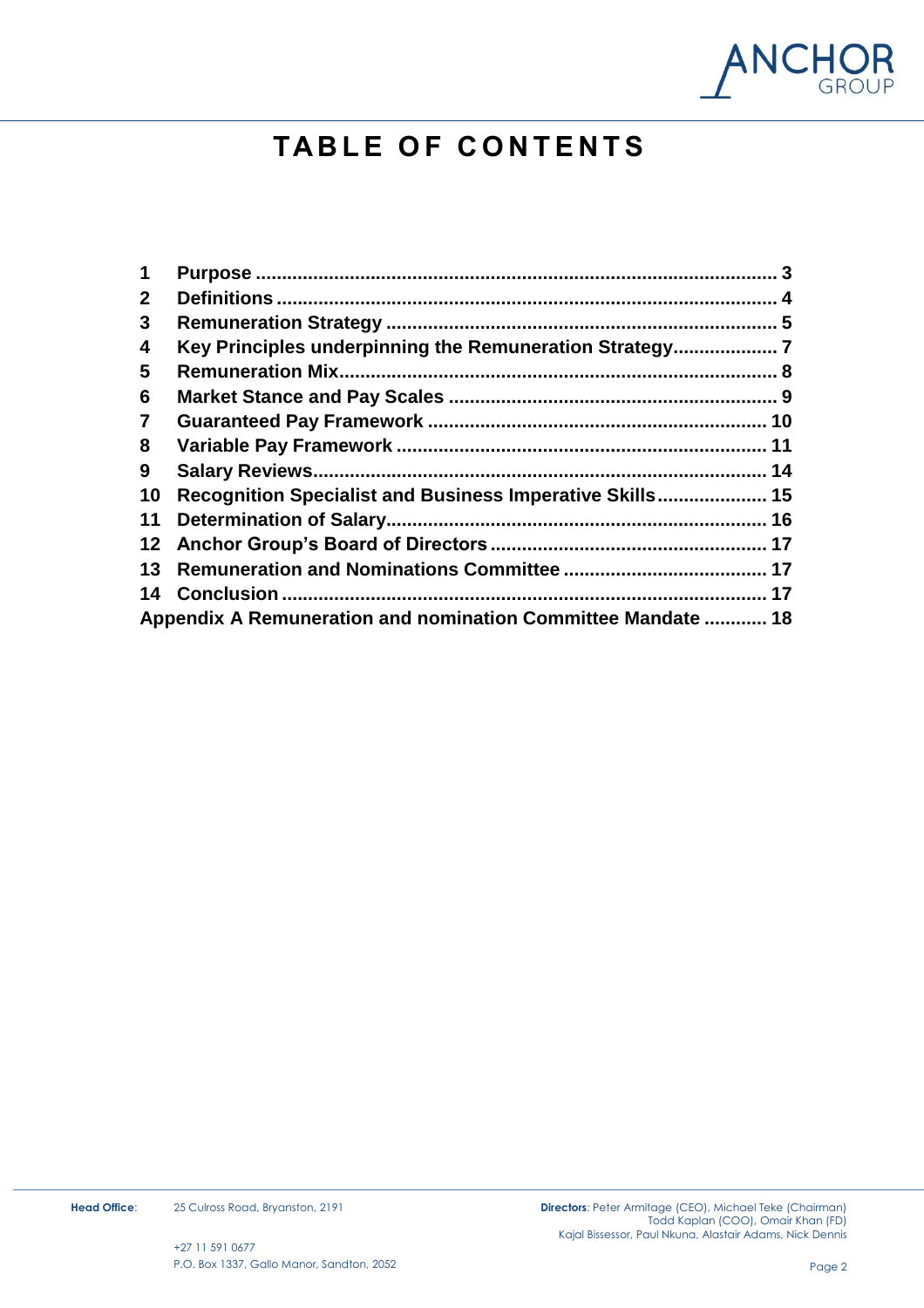

# **1 PURPOSE**

<span id="page-2-0"></span>Anchor Group will remunerate its employees in line with the dynamics of the market and the context in which it operates. The business will at all times be managed in line with its strategy. As such, remuneration will play a critical role in attracting and retaining high performing individuals. We acknowledge that remuneration will never be a stand-alone management process, but will be fully integrated into other management processes such as performance management and the overall human resource strategy. This policy document must be viewed in the context of all other applicable policies.

In summary, the remuneration policy has the following purposes:

- It harmonises all the remuneration policies and practices for Anchor Group;
- It reflects the dynamics of the market and the context in which Anchor Group operates;
- It is aligned with the strategic direction of Anchor Group;
- It aims to attract, retain and motivate superior performance;
- It provides clarity and understanding on remuneration issues at Anchor Group.

This policy sets out Anchor Group's guiding principles and the intended application of each component of "reward".

The guiding principles cover all categories of employment i.e. all levels of employees. The policy applies to all permanent employees of wholly owned Anchor Group Subsidiaries' or entities in which Anchor Group has a material shareholding.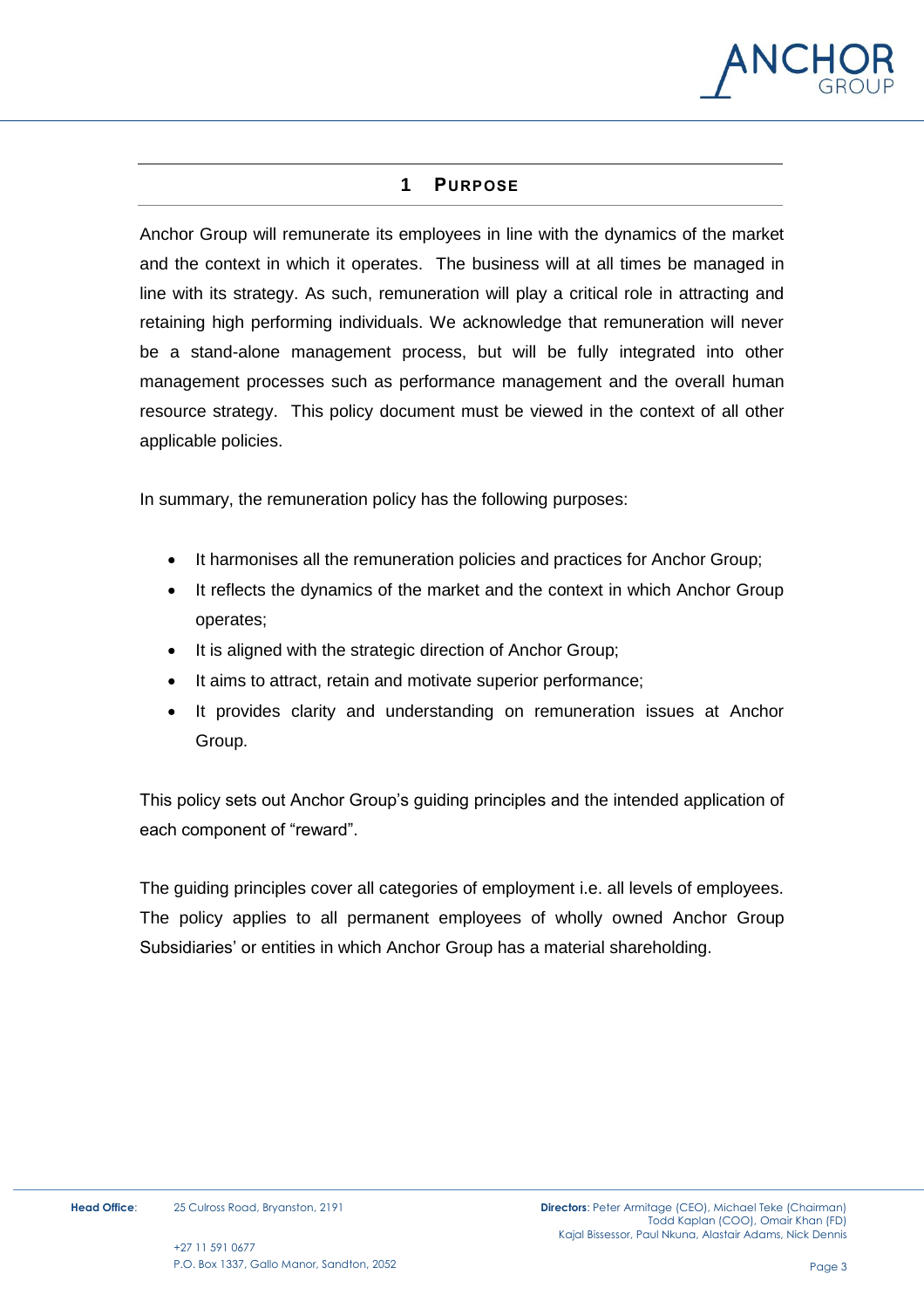

# **2 DEFINITIONS**

<span id="page-3-0"></span>The following definitions are applicable in defining Remuneration:

- **Reward** is defined as the recognition an individual may receive for their contribution to the organisation. The reward referred to in this document is typically reflected in the remuneration offered to the individual and can have both cash and non-cash components.
- **Total Cost to Company (TCC)** is the total annual guaranteed cost to the organisation of employing an individual.
- **Comparative Ratio** The comparative ratio or "Compa Ratio" is simply the actual salary divided by the market reference salary, multiplied by 100, for the appropriate position.
- **Internal equity** refers to the relative grade assigned to different jobs within the organisation. Internal equity can be examined on two levels, namely horizontally, (i.e. between departments) and vertically (i.e. within one department).
- **External equity** refers to the competitiveness of the level of remuneration assigned to each grade and is based on the need to compete in a free market for skills.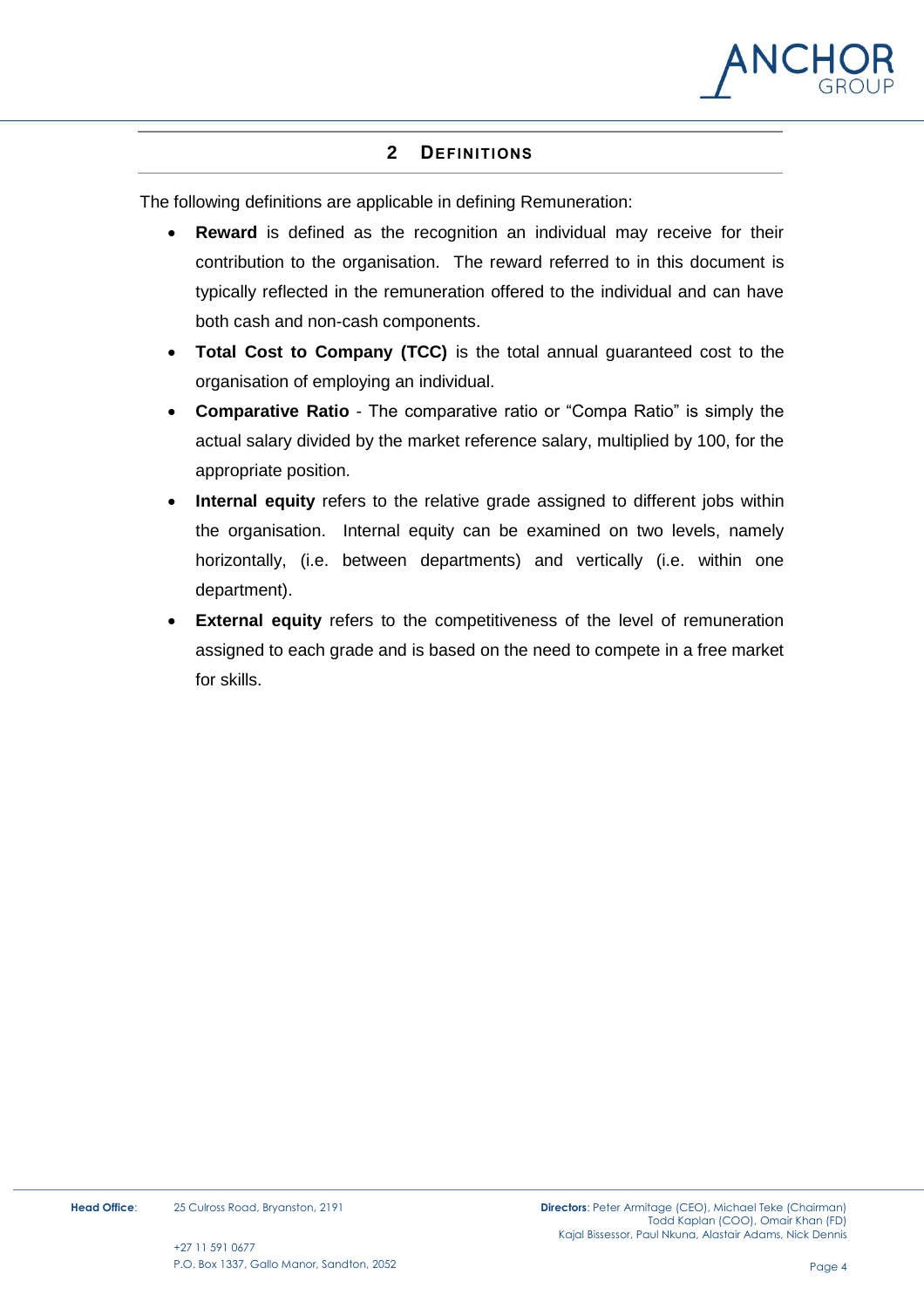

#### **Remuneration quartiles are defined as follows:**

- **10th Percentile (10th)** 90% of the sample earns more and 10% earns less than this salary level
- **Lower Quartile (LQ)** 75% of the sample earns more and 25% earns less than this salary level
- **Median** 50% of the sample earns more and 50% earns less than this salary level
- **Upper Quartile** (UQ) 25% of the sample earns more and 75% earns less than this salary level
- **90th Percentile** (90th) 10% of the sample earns more and 90% earns less than this salary level

#### **3 REMUNERATION STRATEGY**

<span id="page-4-0"></span>Anchor Group's Vision is to provide shareholders with positive returns, both in terms of profit and capital growth.

The Vision is articulated through the strategies and the initiatives associated with the vision, which may be refined from time to time as the organisation develops. This is one of the most compelling reasons to review the remuneration planning process regularly.

Given the above, it is necessary to regularly re-evaluate the current remuneration system, within the context of Anchor Group's strategy, and, if there are any gaps of alignment, design and implement strategies, to close the gaps.

It is the purpose of Anchor Group's reward philosophy to underpin a positive organisational culture, address the key issues facing Anchor Group, and provide the guiding principles on how reward strategies and policies should be formulated.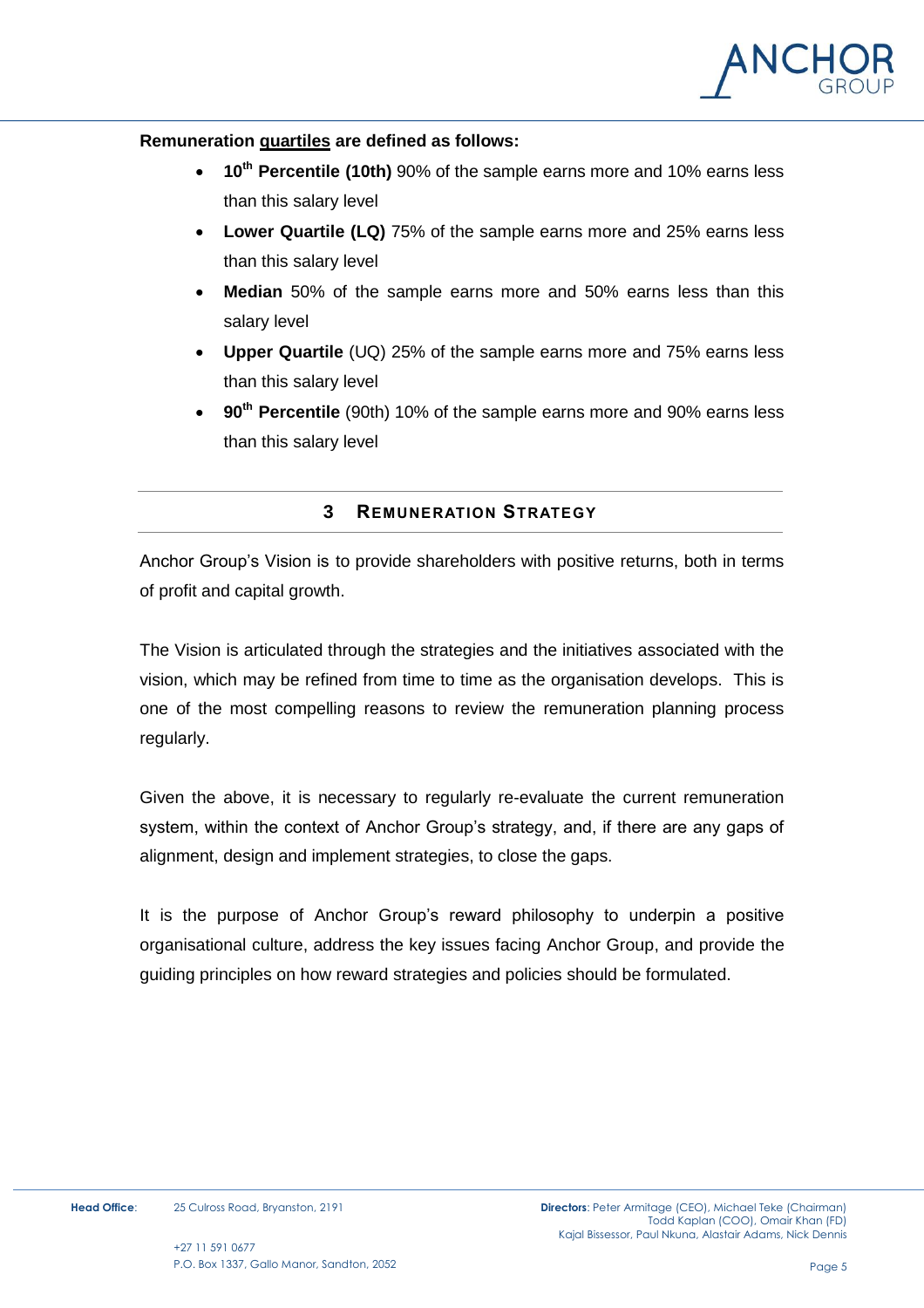

#### **Rewards Vision**

The rewards vision focuses on providing simple, integrated, holistic solutions within a common message framework. The reason for this, is that Anchor may attract, retain and energise talented, high performing individuals.

The reward strategy is designed to be aligned with organisational strategy and the execution of that strategy. This in turn will maximise the performance and effectiveness of Anchor Group.

#### **Anchor Group's remuneration strategy** is:

"To ensure that Anchor Group is seen as the employer of choice in the industry. It creates the appropriate environment that **attracts and retains** high performing, talented employees, and **motivates** them **to perform at their optimum** in alignment with Anchor Group's goals."

Guiding principles for the reward of Anchor Group staff are-:

- Alignment with organisational strategy
- Alignment with remuneration strategy
- Optimise investment in people
- Motivate and drive outstanding performance
- Fair and equitable reward
- Reinforce teamwork and a culture of belonging with high levels of commitment
- Comply with relevant legislation
- Bear scrutiny by stakeholders
- Utilise experts as required
- Create a culture of earned reward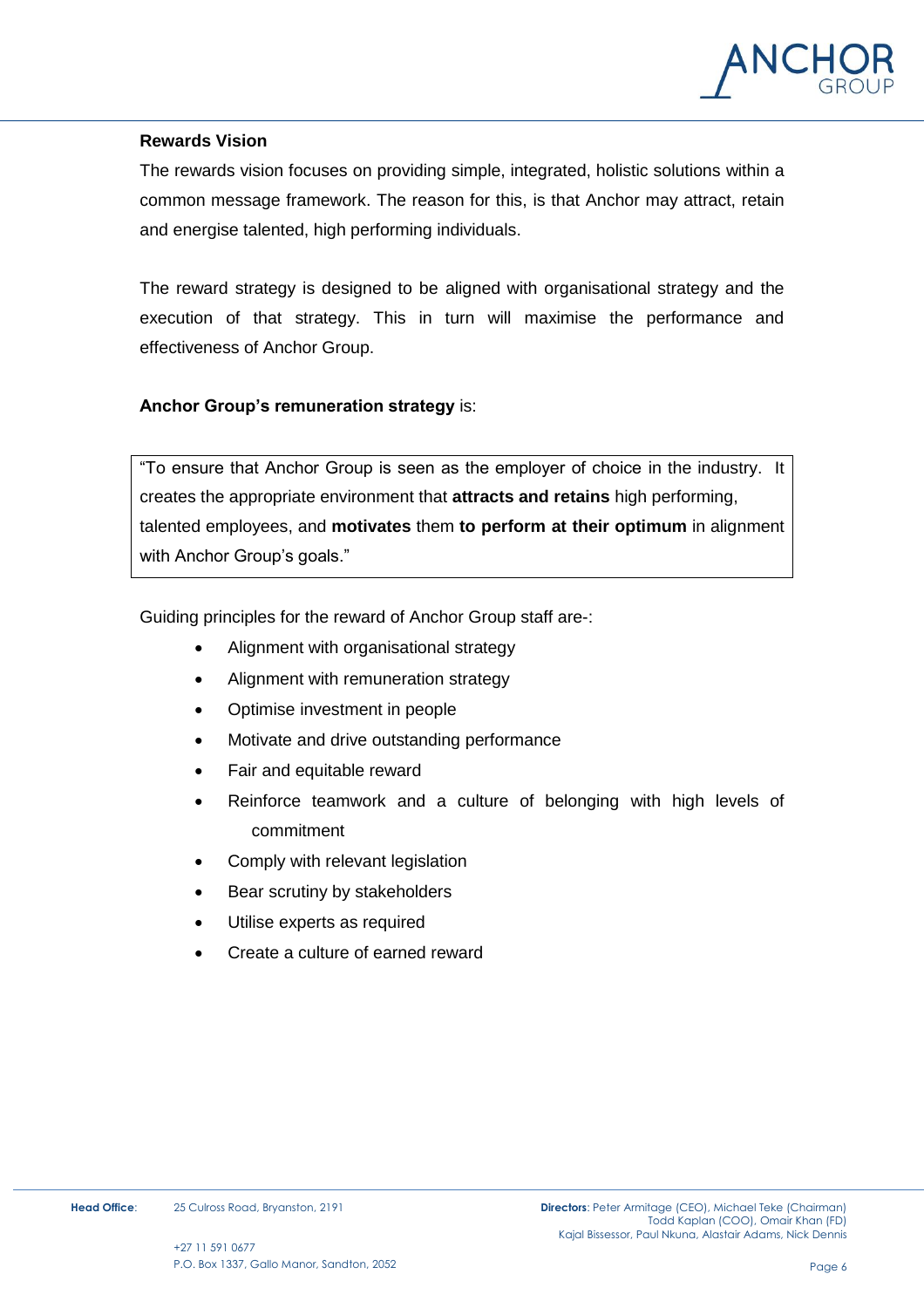

# <span id="page-6-0"></span>**4 KEY PRINCIPLES UNDERPINNING THE REMUNERATION STRATEGY**

Several key principles are intrinsic to the strategy:

*Principle 1* – We reward for outputs achieved, rather than reward for tasks, duties and responsibilities.

*Principle 2* - Incentive pay will be transparent and based on performance.

*Principle 3* - As pay is increasingly tied to competence, teamwork and performance, the proportion of variable pay to guaranteed pay would increase, thereby offering greater rewards for performers. In line with the higher risk for the employee, so too, should the ability to earn more be increased with higher productivity and performance. This is an important principle for the creation of a high performance culture and the retention of high performing people.

*Principle 4* - The reward structure must be an outcome of sound management practices, not a substitute for it.

*Principle 5* - The successful organisation works on the assumption that the required quality and volume levels are achieved. People should not be paid "additionally" for achieving what they are paid to achieve. Output and quality levels are not voluntary.

#### **Communication considerations**

The Anchor Group is committed to open communication with all its employees regarding the design of remuneration programmes and of ongoing changes to them. Clear statements of what remuneration is designed to achieve will be made. However, Anchor Group will exercise discretion and confidentiality regarding the specific and individual details of remuneration. The remuneration policy is publically available, but will at all times be underpinned and enacted in accordance with the principles set forth in this remuneration strategy document.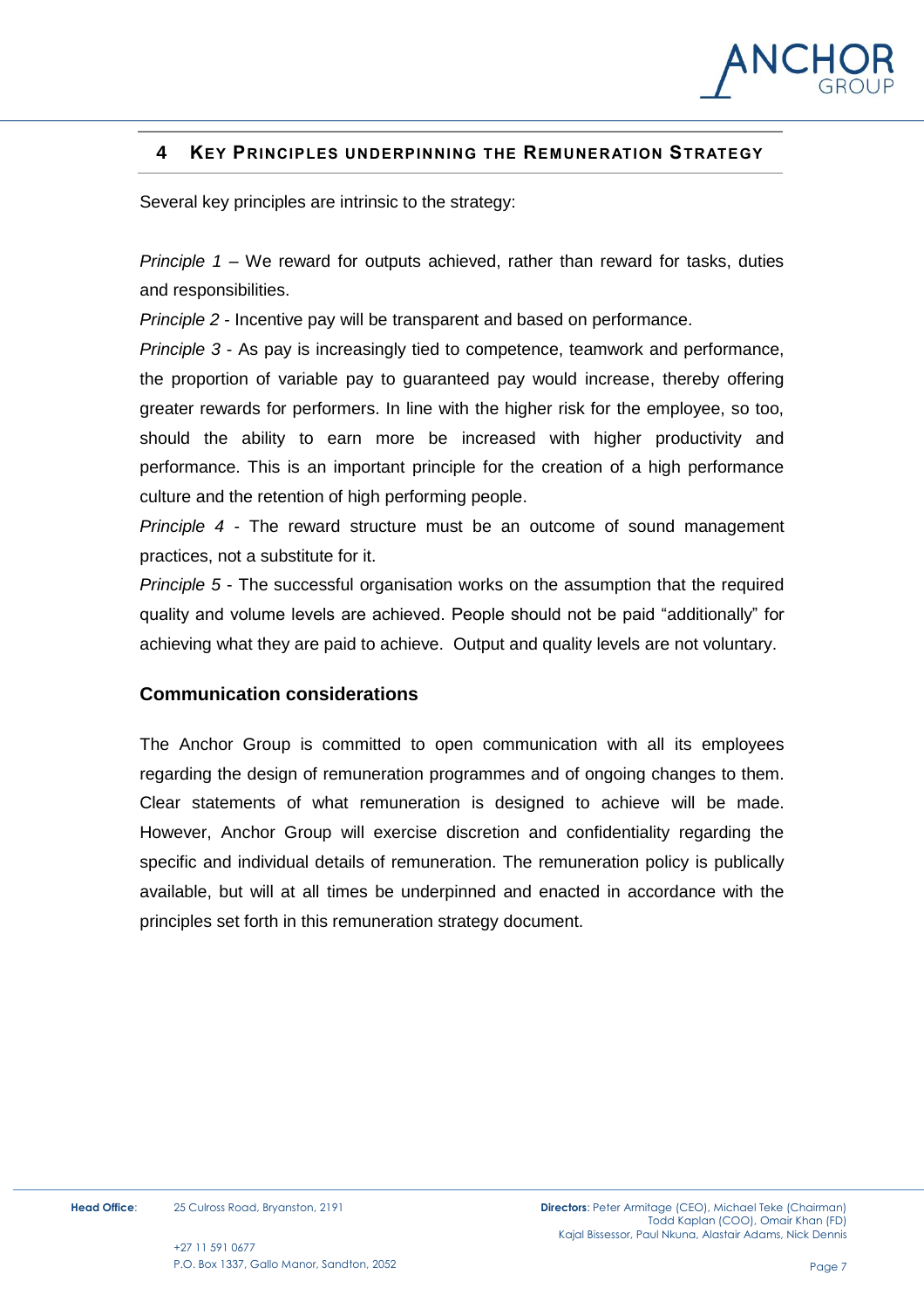

# **5 REMUNERATION MIX**

<span id="page-7-0"></span>The reward mix reflects the relative proportions of remuneration represented by **guaranteed** and **variable** pay, and will be meaningfully linked to job type and the nature of expected outcomes. A non-cash portion of reward is considered to be part of the reward mix, although not considered part of the *cash* remuneration mix.

#### **Purpose of each component of remuneration:**

- **Guaranteed Pay** (in the form of total cost to company) Attraction and Retention of talented, high-performing people. This will be pitched at the market median (50<sup>th</sup> percentile) for support staff and the Upper Quartile (75<sup>th</sup>) percentile) for Business Imperative and Specialised Skills staff. Identification of these Business Imperative and Specialised Skills staff will be detailed in this strategy. Anchor Group would like to position themselves as employers of choice in their industry. In order to achieve this, the remuneration component of the total employee proposition will need to remain market related.
- **Variable Pay** (Short and Long Term Incentive Schemes) Attraction, Retention and Alignment with shareholder thinking and strategy i.e. toward achievement of annual strategic goals. Short term incentives will be for all employees while long term incentives will be aimed at senior and executive management.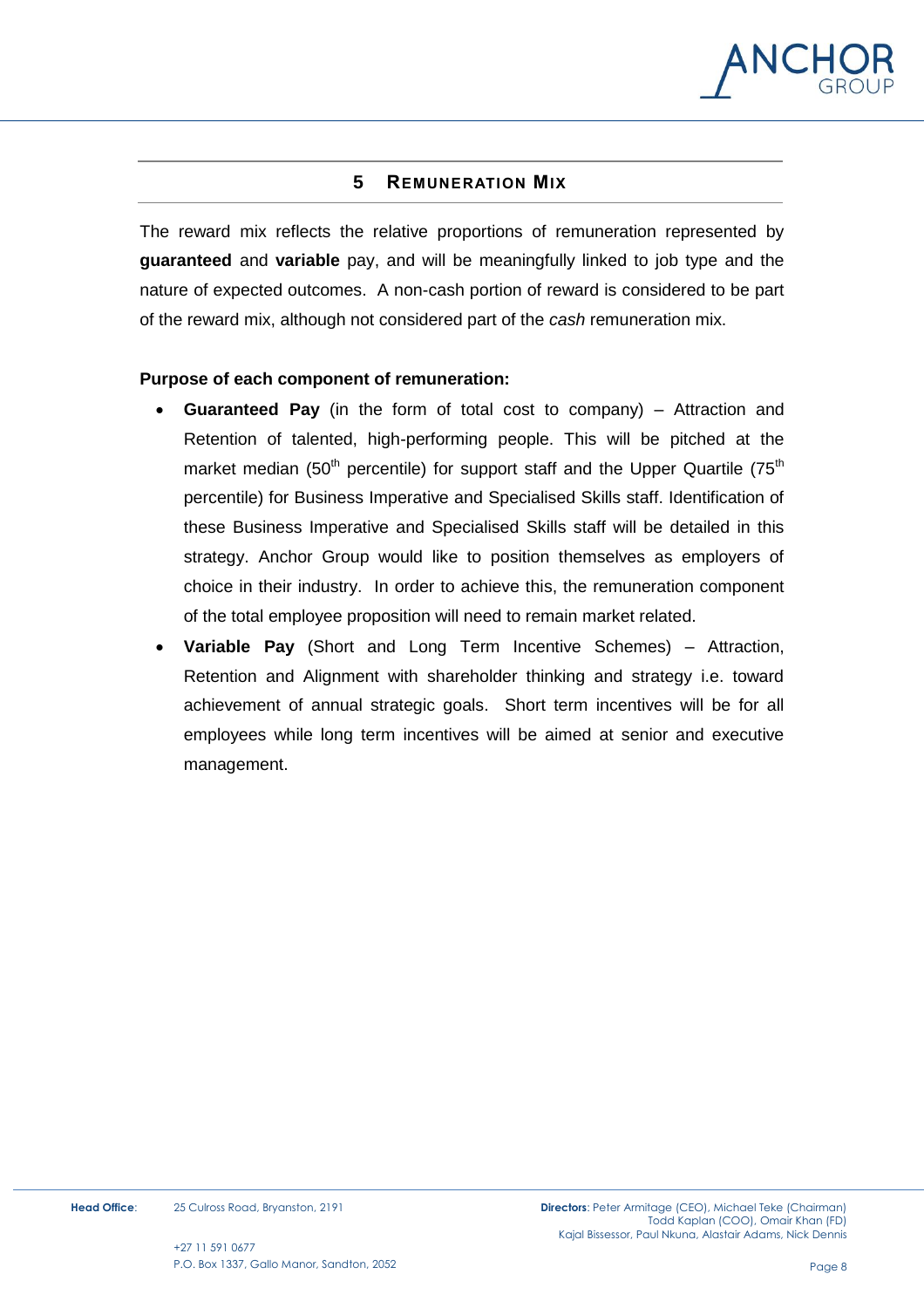

# **6 MARKET STANCE AND PAY SCALES**

<span id="page-8-0"></span>Within Anchor Group, there are specialist and business imperative skills. Anchor Group has therefore adopted an approach of adopting two pay scales, applicable to them:

**Pay Scale 1 (All Staff)** – In order to find a balance between the need to employ staff at cost effective rates and the need to compete for scarce core skills, the market median is regarded as the most appropriate market reference point for all staff.

**Pay Scale 2 (Specialist Skills and Business Imperative Skills)** – In order to find a balance between the need to employ staff at cost effective rates, and the need to compete for Specialist Skills and Business Imperative Skills", the market  $75<sup>th</sup>$ percentile is regarded as the most appropriate market reference point for staff in positions designated "Specialist Skills and Business Imperative Skills". The list of positions deemed "Specialist Skills and Business Imperative Skills" will be proposed by Anchor Group for approval by the Remuneration Committee.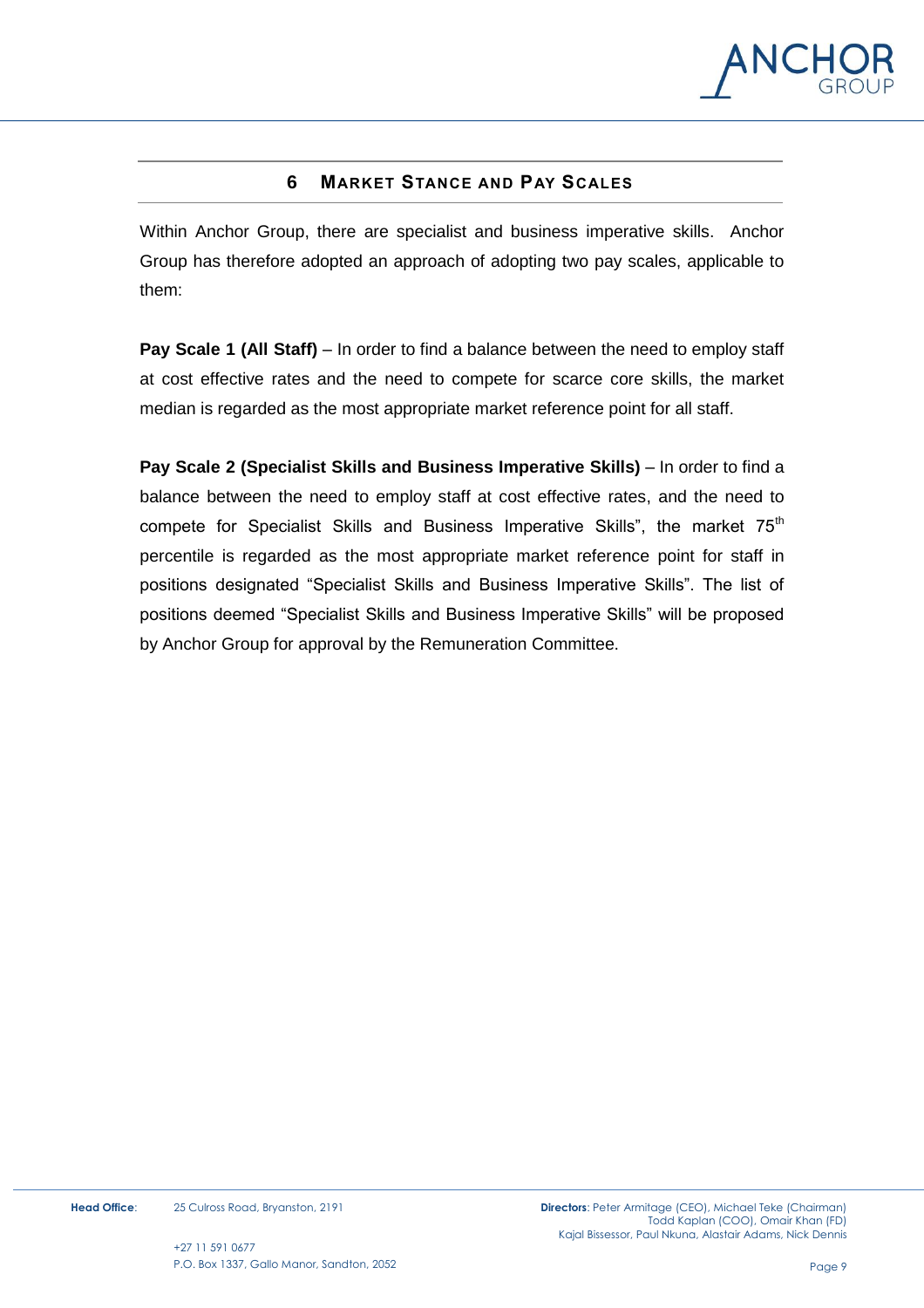

# **7 GUARANTEED PAY FRAMEWORK**

<span id="page-9-0"></span>The following rules and guidelines apply to guaranteed pay, within the context of agreed job levels.

#### **Total Cost to Company: Guiding Principles**

- The level of guaranteed pay for an individual will be based on the level of responsibility in the organisation and the size of the job.
- Pay for each job will be based on prevailing market forces and the Anchor Group guiding principle of reward, as stated herein.
- Where appropriate, guaranteed remuneration should recognise competency, technical skills and experience as applied to the job. In other words, Anchor Group will ensure pay that allows for remuneration according to levels of "fit" to job requirements (entry level and progression).
- The Anchor Group defined market position, is ideally the 50th percentile. For Specialist Skills and Business Imperative Skills, Anchor Group will target the upper quartile  $(75<sup>th</sup>$  percentile) of the market.
- The market survey data for Anchor Group, will comprise organisations of similar size, complexity and nature.
- Note: It is recognised that the nature of the asset management industry is such that it is difficult to match employees against industry benchmarks as the pay variance for the same defined job can be vast, depending on the contribution of the employee.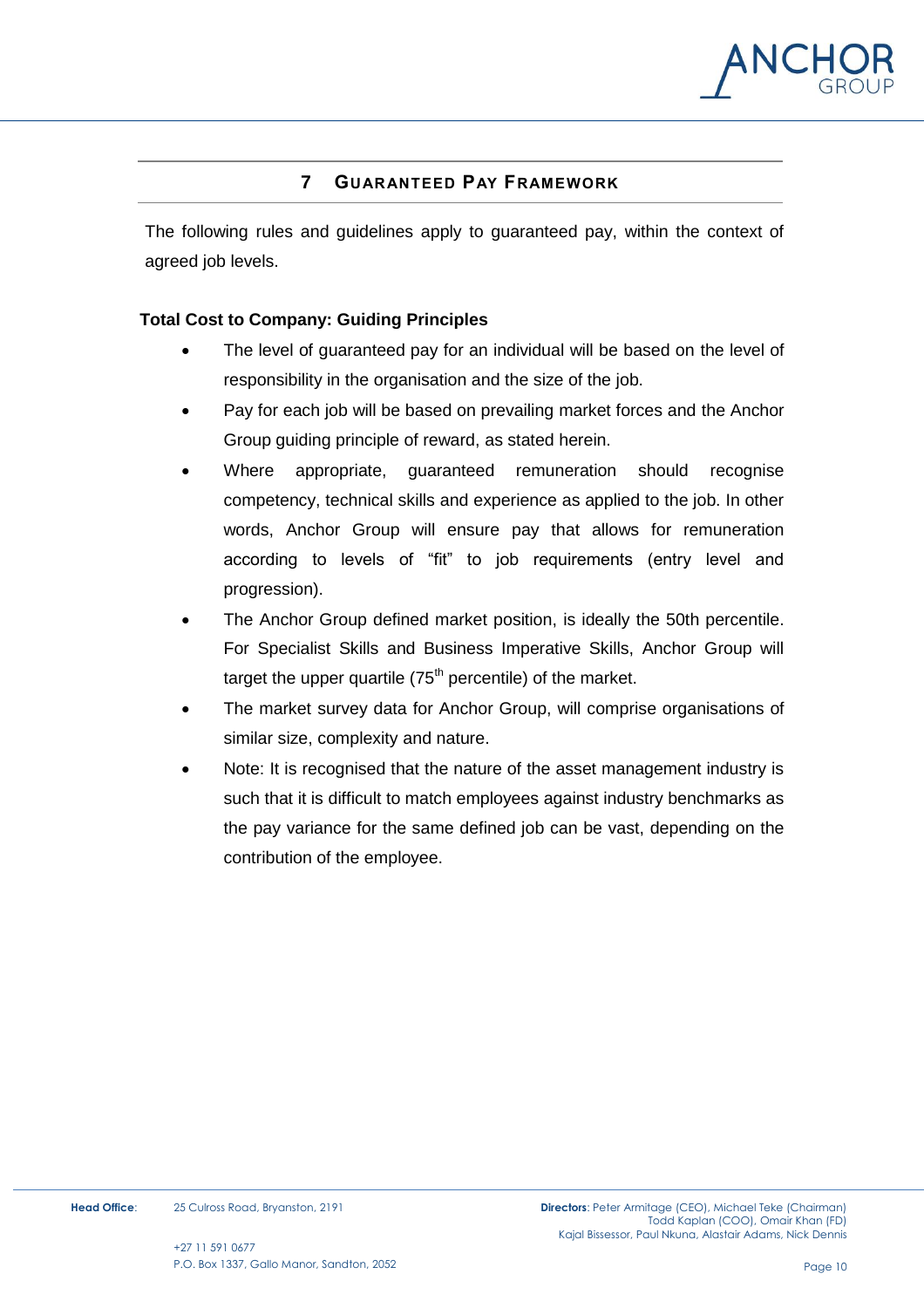

# **8 VARIABLE PAY FRAMEWORK**

#### <span id="page-10-0"></span>**SHORT TERM INCENTIVE**

Anchor Group has a short term incentive scheme (bonus pool), which is aimed at sharing the success of the organisation proportionately with employees. The aim of the scheme is to establish competitive earning opportunities that attract and retain high calibre staff, and reinforce organisational performance. It seeks to encourage exceptional performance of employees.

The bonus pool is an annual amount that is calculated, in principle as 30% of the pretax profits of the organisation in the financial year. However, taking all factors into consideration, the Remcom has the discretion to adjust the bonus pool, in a range of 10-40% of operating profits. The scheme is self- funding and the potential payout can vary annually.

All employees of Anchor Group are eligible to participate in this scheme, but participation is not a given. Employees who are commission-based will have limited participation in the scheme. Employees who are eligible to participate in the scheme are required to have completed a minimum of three months service and any incentive will be "pro rata".

The sharing ratios for the bonus pool will be determined by the Remuneration Committee.

Payments are based on the bonus pool principle as well as personal performance measurement against Key Performance Indicators.

Senior employees are required to defer a portion of their bonus and invest this in Anchor Group's Collective Investment Scheme products for a period of three years. The portion to be deferred will be determined by the Remuneration Committee on an annual basis. The deferred portion can be cashed in each year, over a three year period in equal tranches of <sup>1</sup>⁄<sub>3</sub> per year.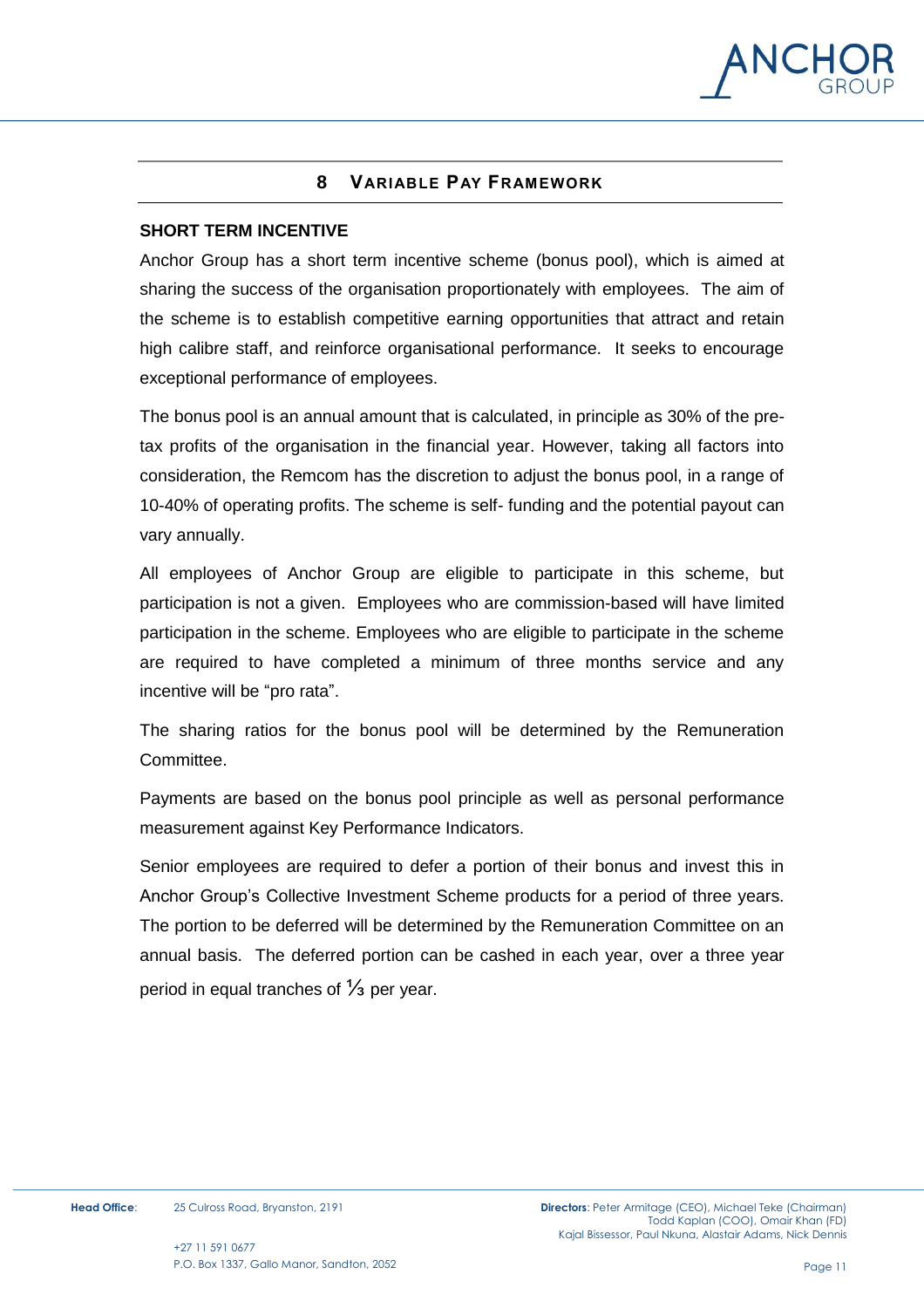

# **LONG TERM INCENTIVE (LTI): SHARES AND SHARE SCHEMES**

The Anchor Group operates an LTI Scheme that is a discretionary award applied to qualifying key employees, which list is approved by the Remuneration Committee ("Remco"). These employees will be approved for participation based upon, but not limited to, the following criteria:

- $\triangleright$  Accountability, responsibility and ability to influence the long-term performance of the organization;
- $\triangleright$  Current performance;
- $\triangleright$  Future potential;
- $\triangleright$  Criticality of skill;
- $\triangleright$  Scarcity of skill;
- $\triangleright$  Succession planning considerations.

The LTI Scheme provides participants with the opportunity to receive share awards based on predetermined conditions. The share awards can take the form of any, or a combination, of the following, at the discretion of Remco and in line with the share option scheme:

- **▷** Options;
- $\triangleright$  Performance share options;
- $\triangleright$  Any other form that Remco approves.

In line with the share option scheme rules, the equity awards will vest after years one, two and three in equal proportions. The vesting of these options is time based and not linked to performance; rather the issuing of the options is linked to performance.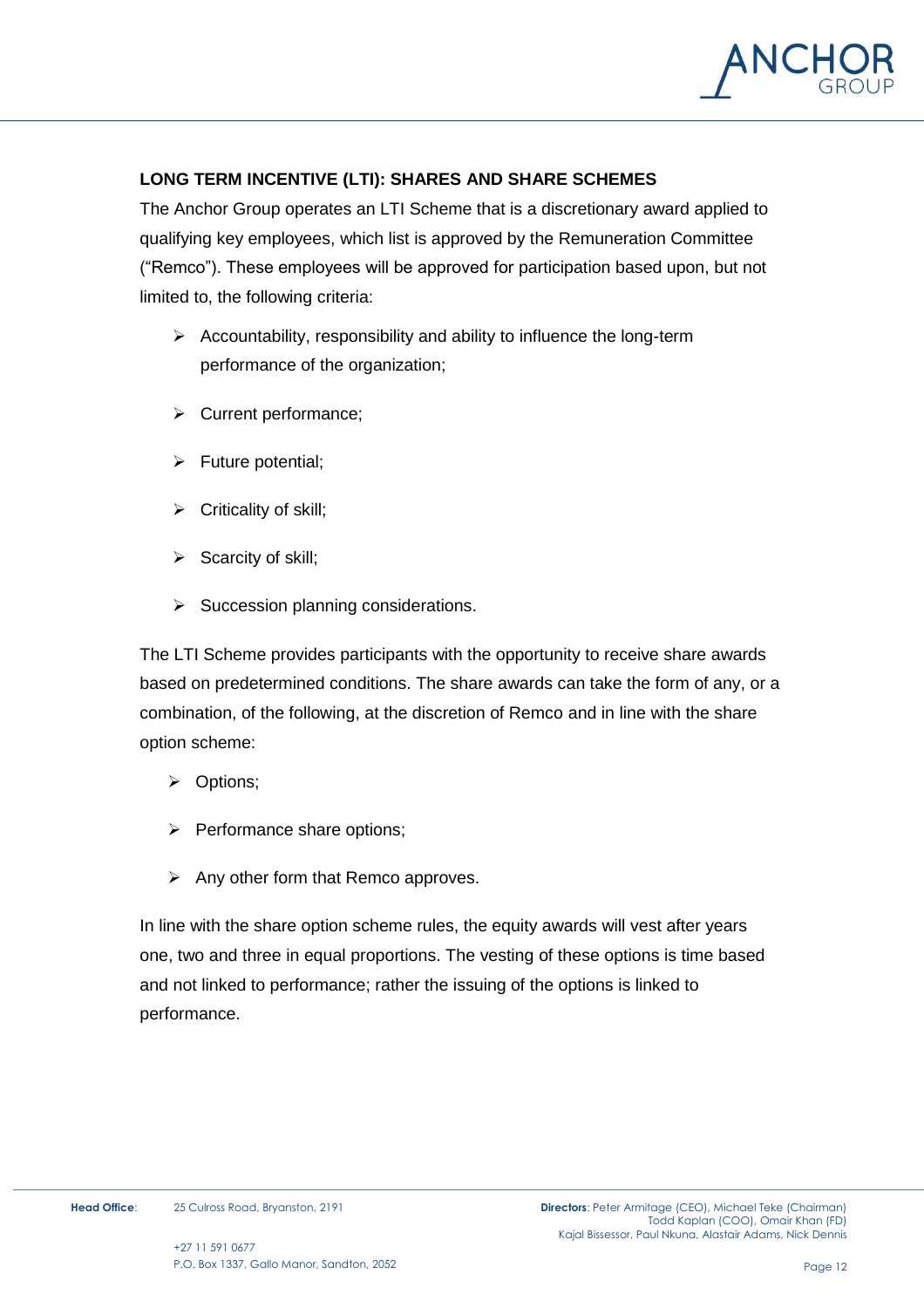

# **Share Options**

For those individuals issued with options, the calculation is the gross value (based on the strike price of shares) of one times cost to company. This will be viewed in the context of the number of unexercised options to which the employee has a right.

With regard to options, the awards will vest as follows: i.e. one third in each of years 1, 2 and 3.

Awards that have vested can be exercised by the participant annually, up until 5 years after the award date, after which all vested but unexercised options will lapse.

Full details of the Share Option Scheme are available in the Listings Prospectus on

**[http://www.anchorgroup.co.za/PDF/Anchor\\_Group\\_Prospectus.pdf](http://www.anchorgroup.co.za/PDF/Anchor_Group_Prospectus.pdf)**

#### **Quantum**

Where options are awarded, the number of unvested shares, at a point in time, is limited to 10% of the number of shares in issue.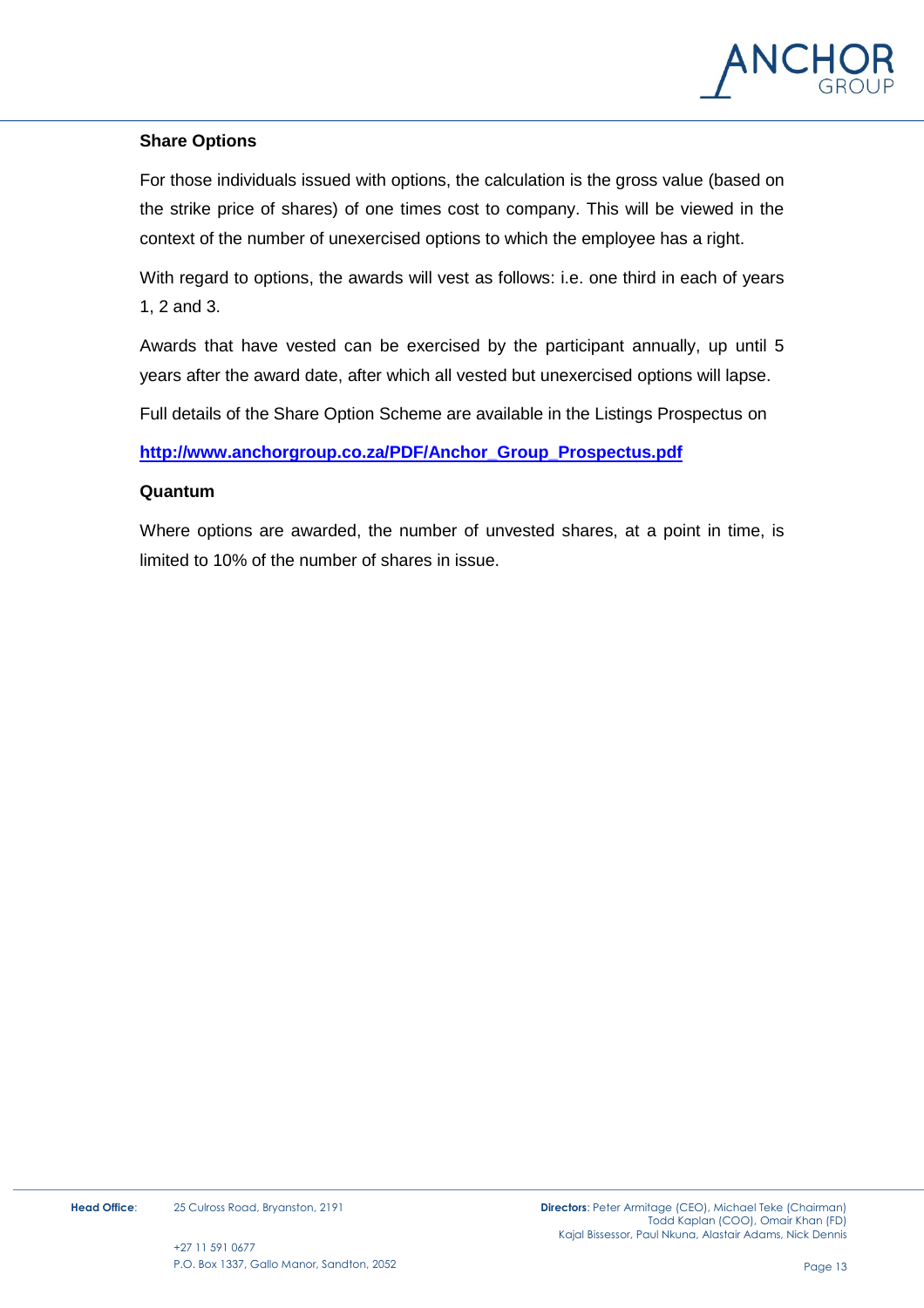

#### **9 SALARY REVIEWS**

<span id="page-13-0"></span>The following principles will be followed in conducting comparative benchmarking-:

- Targeting remuneration to identified market levels, will be on the basis of Guaranteed Pay.
- Benchmarking will be considered annually i.e. an external market comparison.
- Expert independent remuneration consultancies may be used to provide the Remuneration Committee with market data to assist in remuneration decisions.

#### **Annual Review**

In order for Anchor Group to maintain an appropriate remuneration market comparison vis-à-vis the labour market, remuneration will be reviewed annually.

The overall aim and guiding principle is to continually manage the "position" and pay range per "position". Internal equity will be a sliding principle.

The organisation will review salaries on an annual basis as it strives to achieve fair remuneration levels taking cognisance of the basic approach set out above, as well as the need to eliminate any unfair discrimination.

The review is directly related to organisational performance, and the operational needs of the organisation. It does not guarantee, nor imply that individual salary adjustments will be made.

Annual remuneration reviews will be informed by:

- Performance of the organisation
- Projected inflation
- Internal equity
- External market
- Affordability
- The performance results of the individual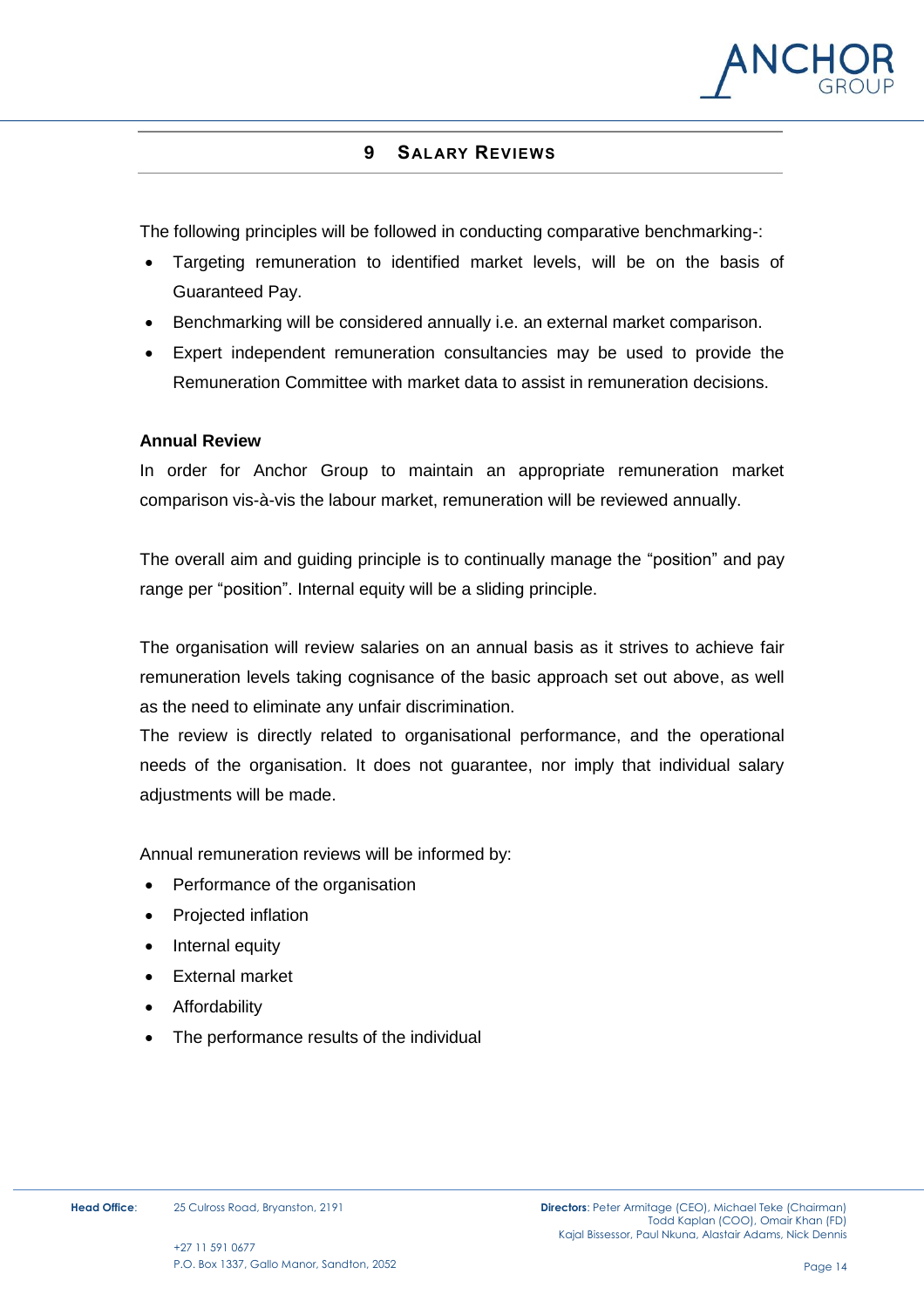

# <span id="page-14-0"></span>**10 RECOGNITION OF SPECIALIST AND BUSINESS IMPERATIVE SKILLS**

The Anchor Group recognises that the external market will, from time to time, exert pressure on the organisation to make extraordinary decisions regarding two specific, skills, namely:

- Specialist Skills Defined as those skills that are paid a premium against their grade in the general market.
- Organisational Imperative Skills Defined as those skills that are fundamental to the continued successful operation of Anchor.

Such skills will be determined, from time to time, by management who will present such recommendations to the Remuneration Committee for approval. Specific guidelines will be applied to each circumstance taking the following into account:

- The Remuneration Committee will consider detailed motivations, signed off by at least two Executive Managers, from time to time.
- The identification of Specialist and Organisational Imperative Skills will be reviewed annually after acceptance of the original motivation.
- The implementation of a premium for Specialist and Organisational Imperative Skills will only be applicable to positions that are benchmarked against the  $50<sup>th</sup>$ percentile.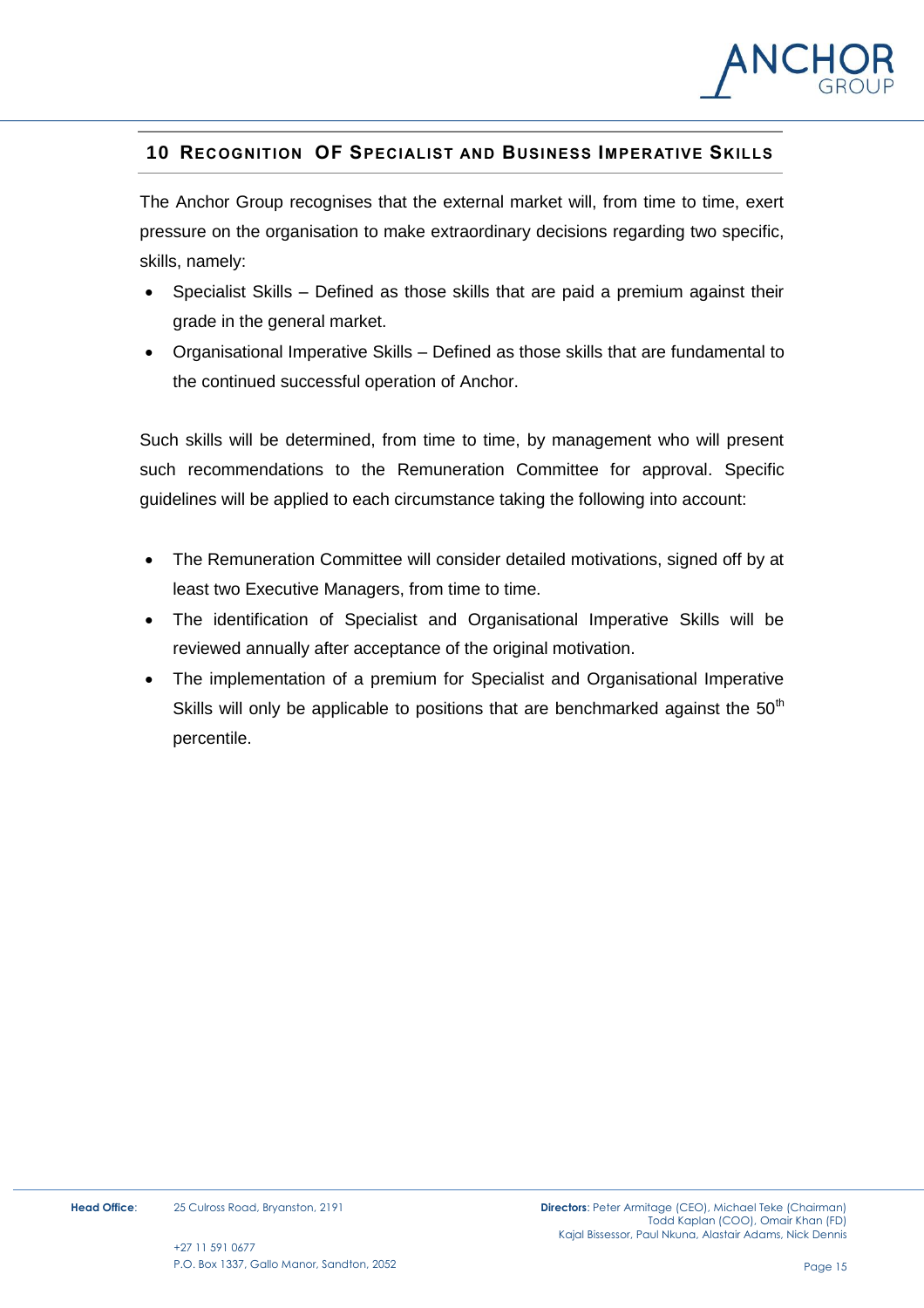

# **11 DETERMINATION OF SALARY**

<span id="page-15-0"></span>All remuneration for new employees must be recommended by the relevant Executive Director and authorised by the Chief Executive Officer.

#### **"On Appointment" Salaries**

The determination of the total cost to company of a new recruit or internally promoted employee, (one who has fully met the criteria to qualify for the job), should take place taking cognisance of market ranges, value and what it will require to attract the employee to the new position or the organisational. In order to offset some of the risks associated with the assessment in a relatively short recruitment process, it may be appropriate to remunerate the employee at a lower pay scale and assess competence and performance during the first six months of employment. Newly recruited employees' salaries may therefore be reviewed and adjusted in line with the market in the intervening period prior to the scheduled general staff review.

However, in certain instances it may be necessary to pay a premium in order to attract new skills to the organisation. This will only be done in circumstances where the potential candidate clearly exceeds the minimum requirements for the position.

#### **Internal Promotions**

For internal promotions, a general guide is to place employees at the lower quartile of the pay scale. However, where this would be an increase of less than 10% of the employee's pre-promotion salary a 10% increase would be granted.

#### **Salary increase criteria**

To be eligible to participate in the Anchor Group salary increase mechanism, employees must comply with the following criteria:

 A pro-rated increase will be paid to employees who were not in the employ of Anchor Group entity for the full financial year to which the annual increase relates.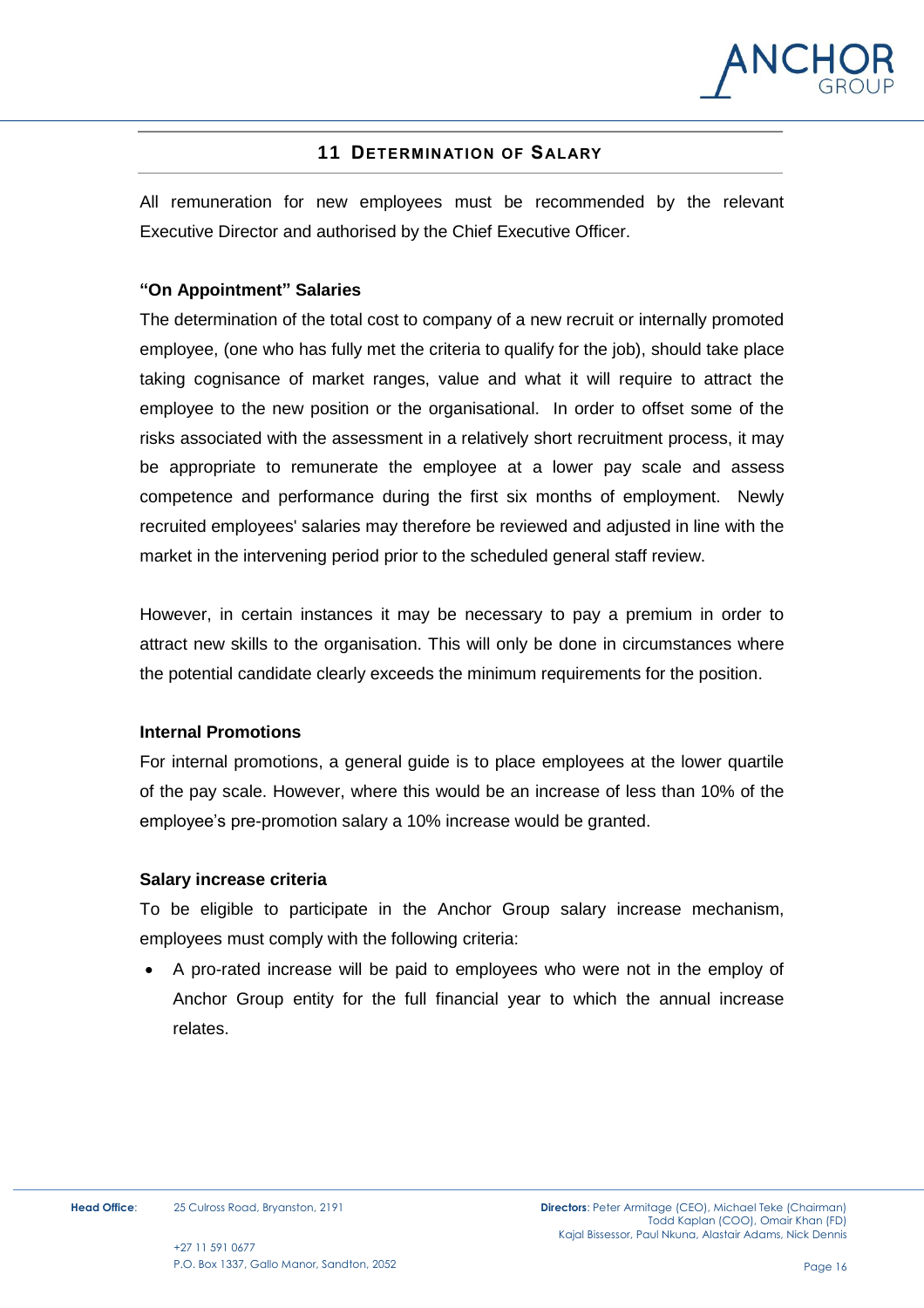

# **12 ANCHOR GROUP'S BOARD OF DIRECTORS**

<span id="page-16-0"></span>Employee prosperity, including performance bonus payments, depends on the ability of the Anchor Group to achieve its set business objectives, and Board targets, as set from time to time, for a specific financial year.

A Remuneration Committee has been established as an advisory committee to the Board and will make recommendations on all remuneration issues and payments in the Anchor Group.

# **13 REMUNERATION AND NOMINATIONS COMMITTEE**

<span id="page-16-1"></span>The Remuneration and Nominations Committee is contemplated in Appendix A. The purpose of this committee will be to make recommendations to the Board of Anchor Group on the remuneration strategy, (in accordance with the principles contained in this document), and to assist the Board with appointments to the Board, Board committees, and Senior Management appointments and the audit committee.

The Remuneration and Nominations Committee will at all times, act within the framework of the mandates as handed down from time to time by the Board of the Anchor Group.

# **14 CONCLUSION**

<span id="page-16-2"></span>The Remuneration Strategy & Procedure is intended to guide the remuneration philosophy and policy in order to ensure that the remuneration processes support the achievement of the Anchor Group's vision.

This proposed policy should not be read in isolation as it is supported / complemented by the employment contracts and HR policies, and regulations that apply to the Anchor Group.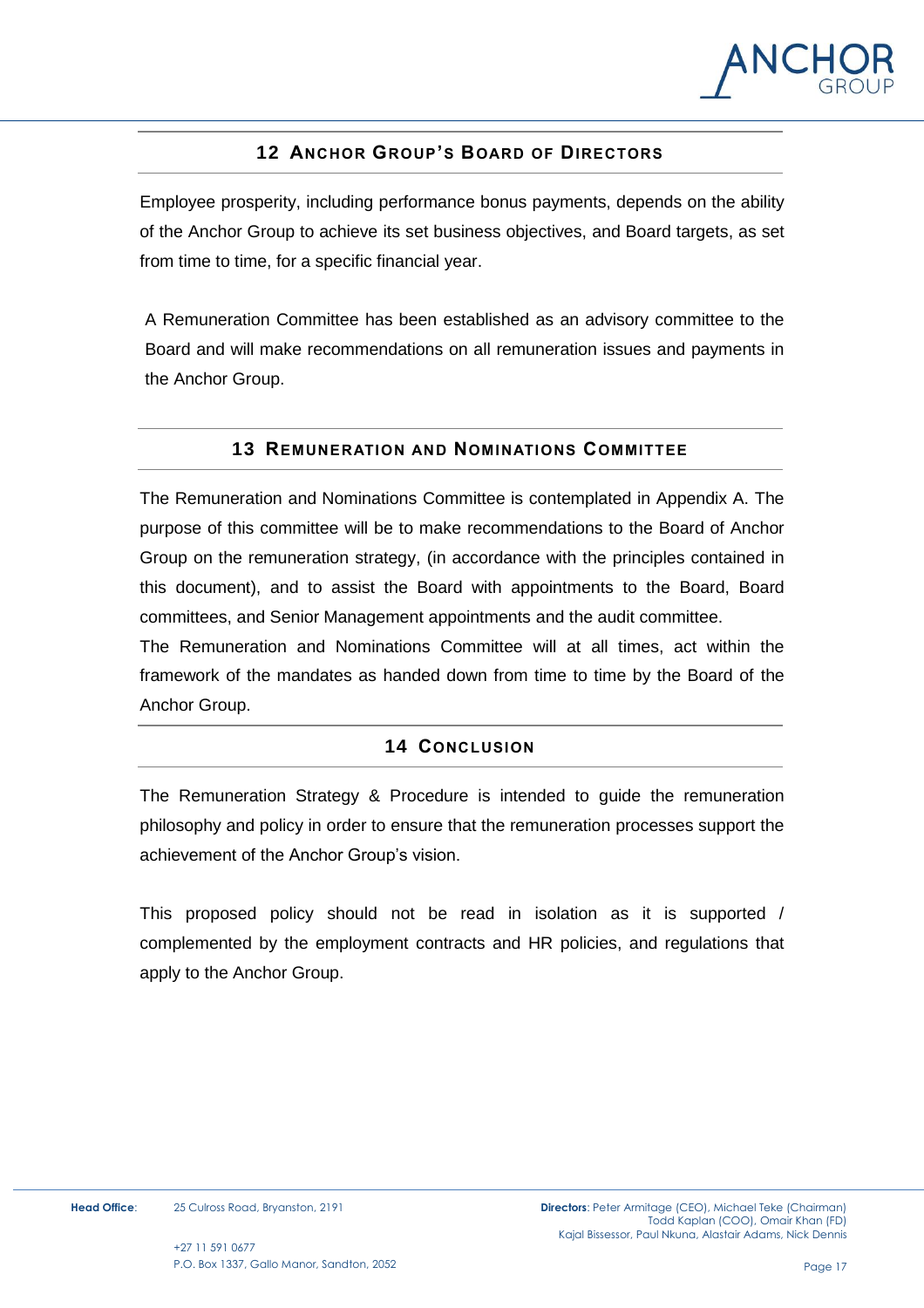

# <span id="page-17-0"></span>**APPENDIX A REMUNERATION AND NOMINATION COMMITTEE MANDATE**

#### **Remuneration and Nomination Committee Mandate**

#### **1. Establishment of a Committee**

- 1.1 A Remuneration and Nomination Committee has been established with the powers and duties as set out below.
- 1.2 The Committee is constituted as a standing committee of the Board, in terms of section 72 of the Companies Act.
- 1.3 This committee will report to, and derive its mandated powers from the Anchor Group and conduct all of its proceedings subject to the authority of the Board.

#### **2. Composition**

The Anchor Group Remuneration and Nomination Committee shall comprise of:

- 2.1 At least three directors, a majority of whom are independent, nonexecutive directors.
- 2.2 Members of this Committee and its chairman are nominated by the Board;
- 2.3 The Chairman of this Committee shall be a non- executive director.
- 2.4 The members of this Committee must have sufficient qualifications and experience to fulfil their duties.

The Committee will have access to consultants and experts as required.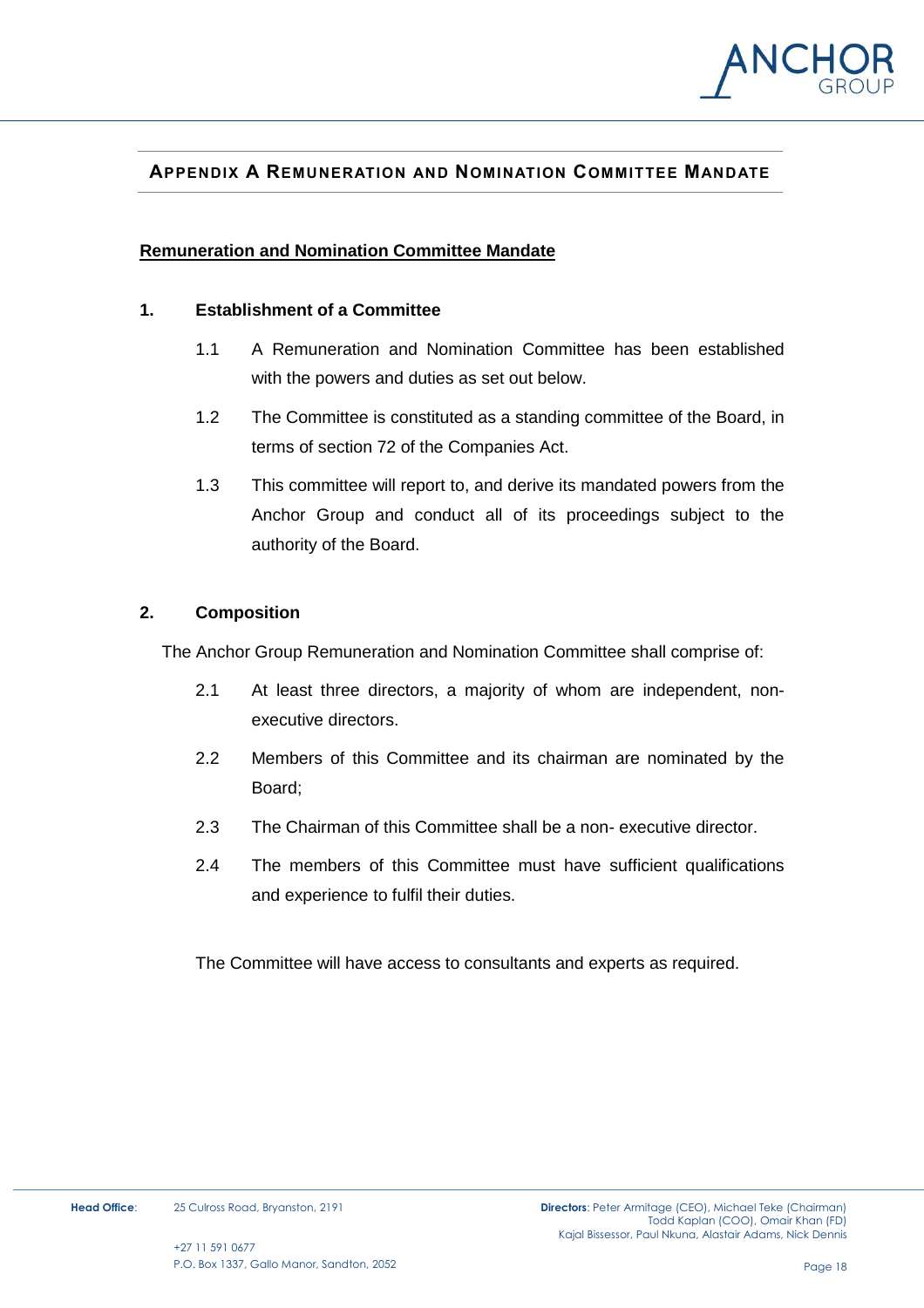

#### **3. Role of the Committee**

The Committee fulfils an independent role, operating as an overseer and a maker of recommendations to the Board for its consideration and final approval.

3.1 *Remuneration*

The Committee will observe the following guidelines and procedures, subject to exercising its discretion, in the conduct of its activities.

- 3.1.1 The Anchor Group recognises various elements of remuneration within its definition of the remuneration package, for the purpose of formulating an effective remuneration policy.
- 3.1.2 To achieve an appropriate balance in the breakdown of the remuneration package, management make recommendations on the fixed elements of pay on the basis of an agreed total annual package amount. It will be the responsibility of the Committee to authorise these packages.
- 3.1.3 The proportionality of the different elements of remuneration will be compared to a salary survey.
- 3.1.4 The investigations and research to be conducted, should be initiated timeously to allow sufficient time for the final recommendations and increase mandates to be submitted to the Committee

#### 3.2 *Nominations*

The Committee fulfils an independent role, operating as an overseer and a maker of recommendations to the Board for its consideration and final approval.

- 3.2.1 The establishment of and the monitoring of a formal process for the appointment of directors.
- 3.2.2 Monitor that suitable members for appointment to the Board are identified by conducting reference and background checks of candidates prior to nomination.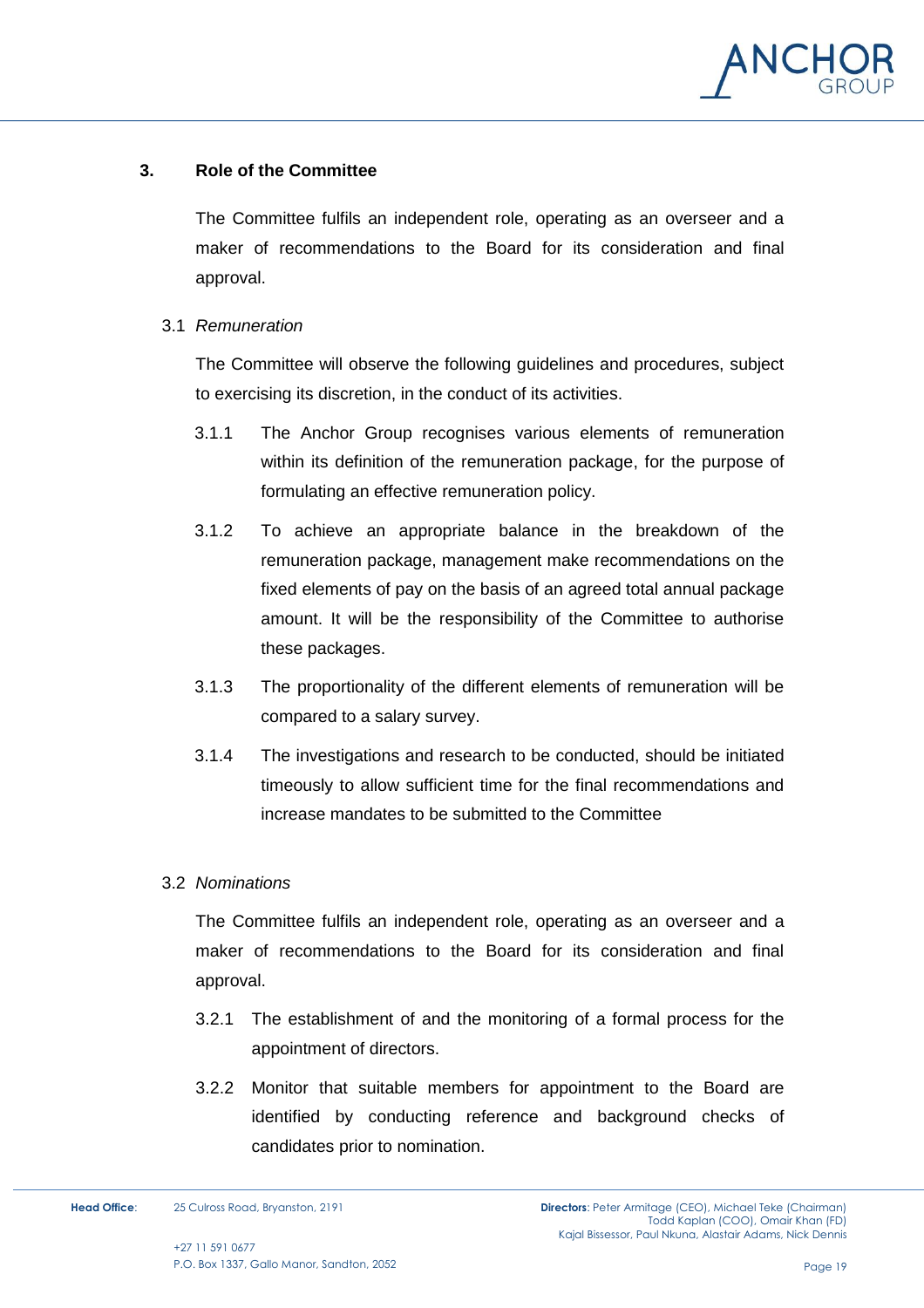

- 3.2.3 Ensure that the induction and ongoing training and development of directors takes place.
- 3.2.4 Ensure that formal succession plans for the Board, chief executive and Senior Management are in place.
- 3.2.5 Assist the CEO, as appropriate, in the appointment of Senior Executives.

#### **4. Powers of the Committee**

- 4.1 The individual members of the committee will have full access on request to all financial information contained in the books and records of the Anchor Group, including all of the personnel records relating to any employee in respect of whom the committee will be making its recommendations.
- 4.2 The committee will be empowered to appoint external consultants for the purposes of obtaining information relevant to its scope of duties . The committee will also be entitled to consult with the Anchor Group attorneys where necessary.

# **5. Proceedings**

- 5.1 The chairperson will be responsible for the convening of the committee.
- 5.2 The Chief Operating Officer is responsible for maintaining of minutes and copies of all reports and data which have been utilised by the committee in making its recommendations, as well as the communication of decisions to the Board where applicable. The Chief Operating Officer shall maintain a minute book and a register of all resolutions of the Committee.
- 5.3 Meetings will be held at least twice a year. Additional meetings may be requested by the CEO or the Board.
- 5.4 A quorum for the meeting shall be two members.
- 5.5 The CEO and relevant senior management shall be invited to attend meetings.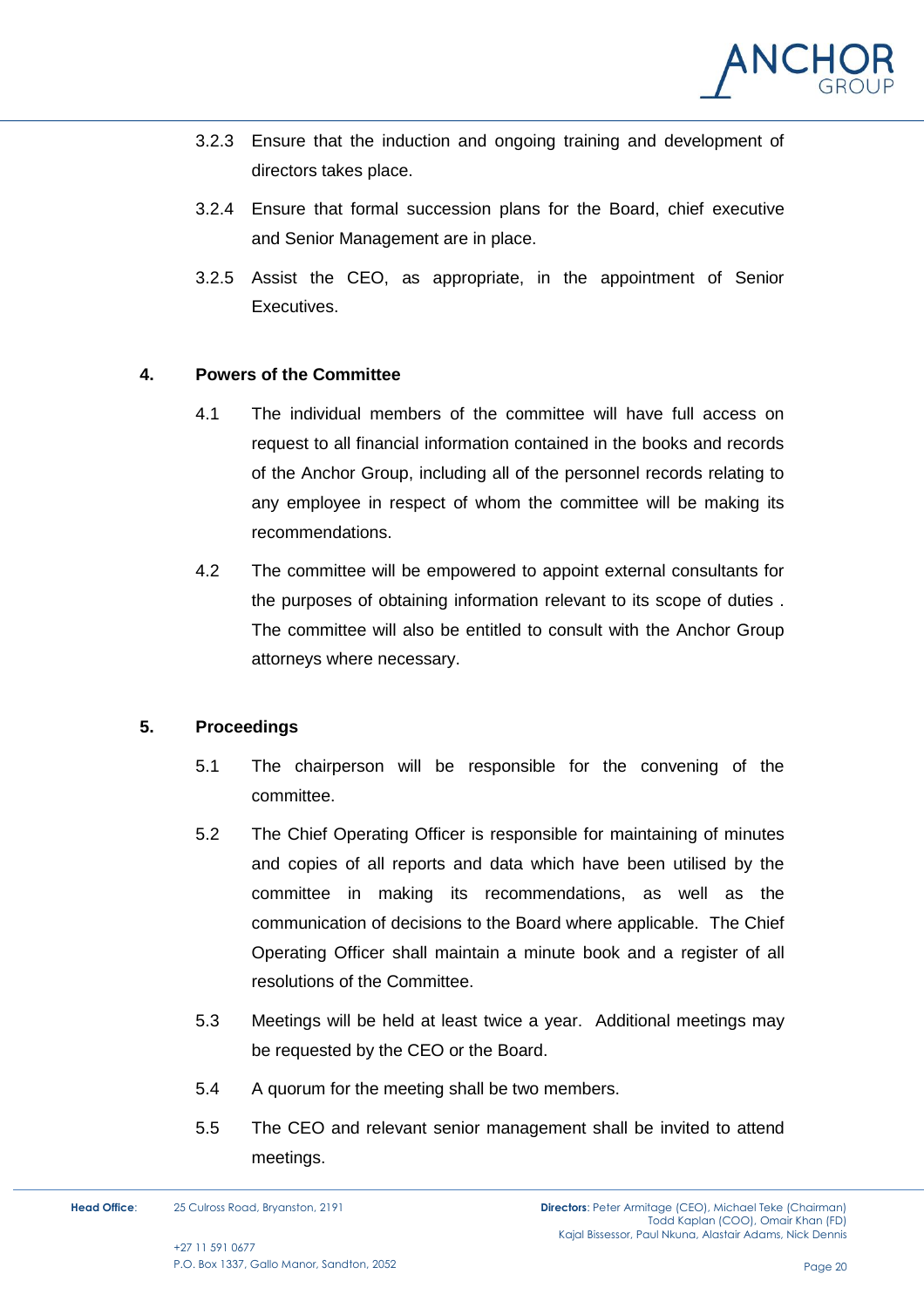

5.6 No invitees shall have a vote at the meetings and may be requested to recuse themselves from certain discussions.

#### 6. **Responsibilities**

The responsibilities of the Committee include a review of, and recommendations on:

- *6.1 Remuneration*
	- (a) the organisation's Remuneration Policy and framework
	- (b) Executive remuneration
	- (c) Non-executive director's remuneration.
	- (d) Incentive Plans and Benefits programmes
	- (e) Annual Integrated Report

# 6.1.1 Executive Remuneration

In considering the organisation's Remuneration Policy and levels of remuneration for executives, the Committee makes recommendations which:

- 6.1.1.1 motivates to pursue long term growth and success of the organisation within an appropriate control framework;
- 6.1.1.2 demonstrates a clear correlation between senior executives performance and remuneration;
- 6.1.1.3 aligns the interests of key leadership with the long-term interests of the organisation; and

To the extent that the organization adopts a different remuneration structure for executive employees, the Committee shall document its reason for the purpose of disclosure to stakeholders.

# 6.1.2 Non-Executive Director Remuneration

6.1.2.1 In considering the organisation's Remuneration Policy and levels of remuneration for non-executive directors, the Committee makes recommendations to the shareholders to ensure that: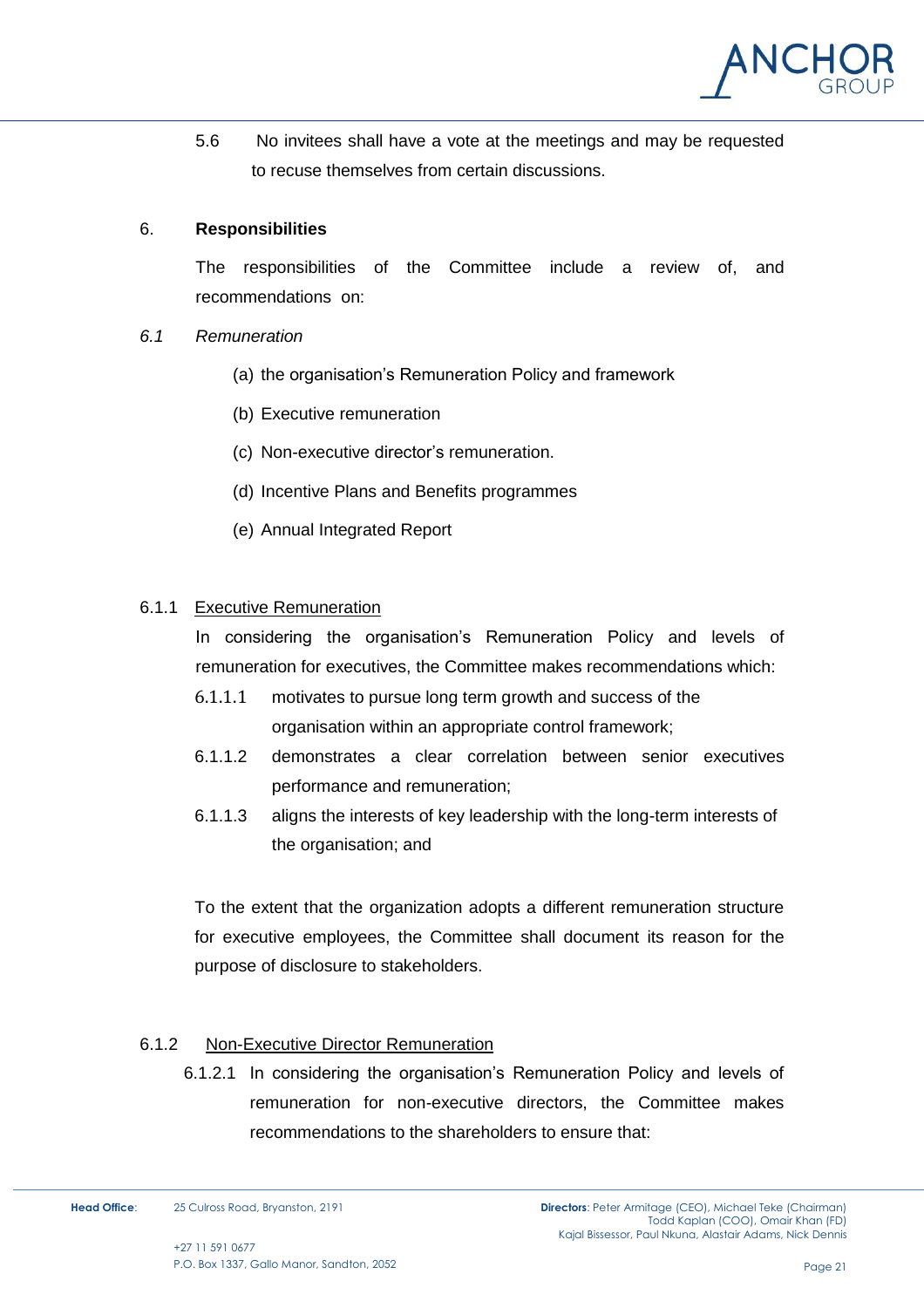

- (a) fees paid to non-executive directors are within the aggregate amount approved by the Board and make recommendations to the Board with respect to the need for increases to this aggregate amount.
- (b) non-executive directors are remunerated by way of fees (in the form of cash);
- (c) non-executive directors are not provided with retirement benefits; and
- (d) non-executive directors are not entitled to participate in equitybased remuneration schemes designed for executives without due consideration and appropriate disclosure.

To the extent that the organisation adopts a different remuneration structure for its non-executive directors, the Committee shall document its reasons for the purpose of disclosure to stakeholders.

# 6.1.3 Incentive Plans and Benefit Programs

The Committee is to:

- (a) review and make recommendations concerning short and long-term incentive compensation plans.
- (b) ensure that incentive plans are designed around appropriate and realistic performance targets that measure relative performance, and provide rewards when they are achieved; and
- (c) continually review, and if necessary, improve any existing benefit programs established for employees.

#### 6.1.4 Annual Integrated Report

Oversee the preparation and recommendation to the Board of the remuneration report to be included in the Annual Integrated Report and ensure that it is accurate, complete, transparent, provides a clear explanation of how the remuneration policy has been implemented, and provides sufficient forward looking information for shareholders.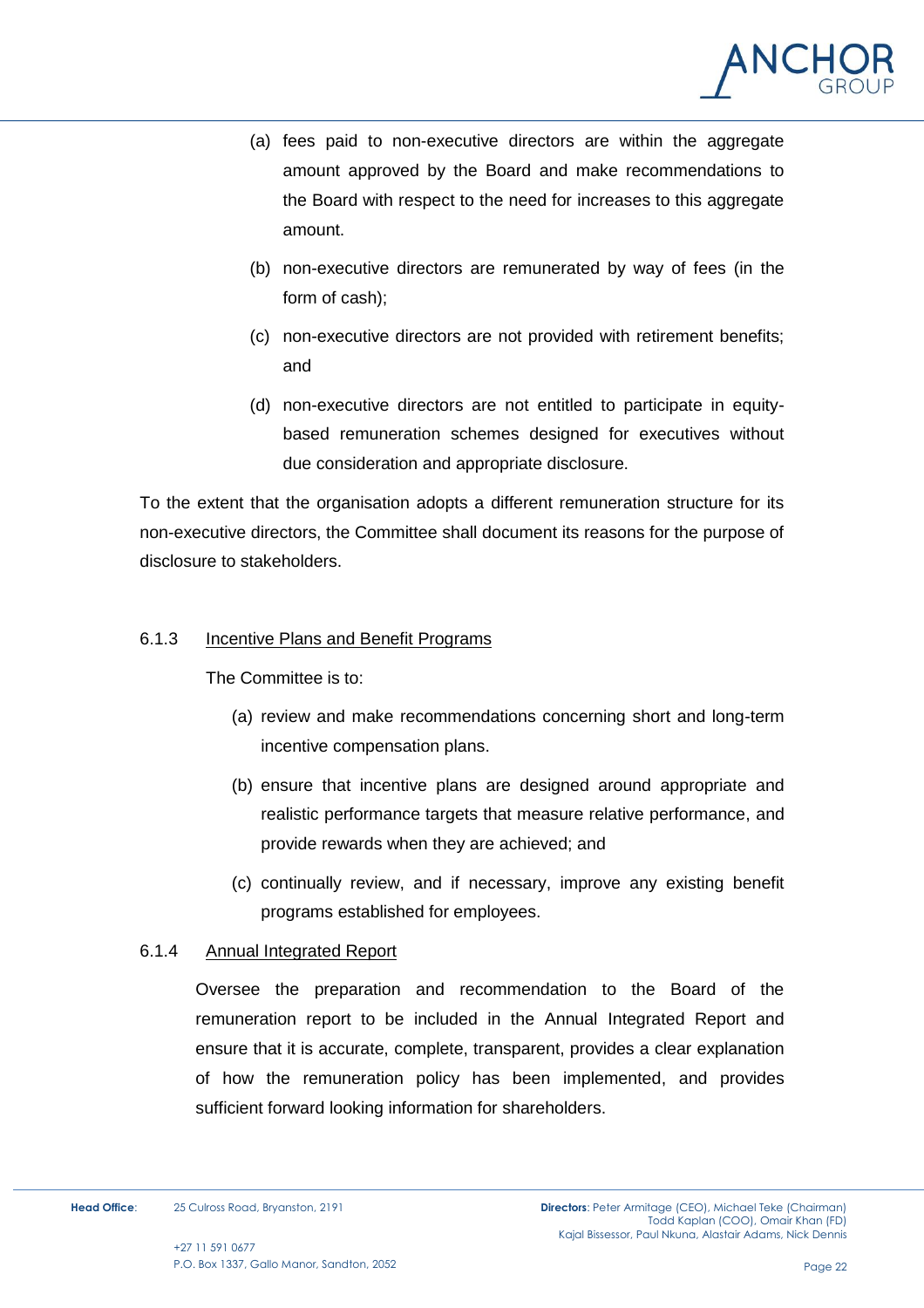

#### *6.2 Nominations*

The Committee has the following responsibilities:

- a) Appointment Process
- b) Training and Awareness
- c) Review and Evaluate
- d) Insurance

#### 6.2.1 Appointment Process

The Committee is responsible to establish and monitor a formal process for the appointment of directors and audit committee members. This includes the identification of suitable members, conducting reference and background checks prior to nomination, and formalisation of the appointment.

#### 6.2.2 Training and Awareness

The Committee is responsible to oversee the development of a formal induction programme for new directors, ensure continuing professional development programmes and updates on changes in the risks, laws and environment in which the company operates.

Consider the performance of directors and take appropriate action.

Ensure that formal succession plans for the Board, CEO and senior management are developed and implemented.

#### 6.2.3 Review and Evaluate

The Committee is responsible for the non-executive director performance review process.

Monitor formal succession plans for the Board, CEO, COO and other Executive members.

#### 6.2.4 Insurance

The Committee shall monitor the Director and Officer insurance to ensure that cover is maintained.